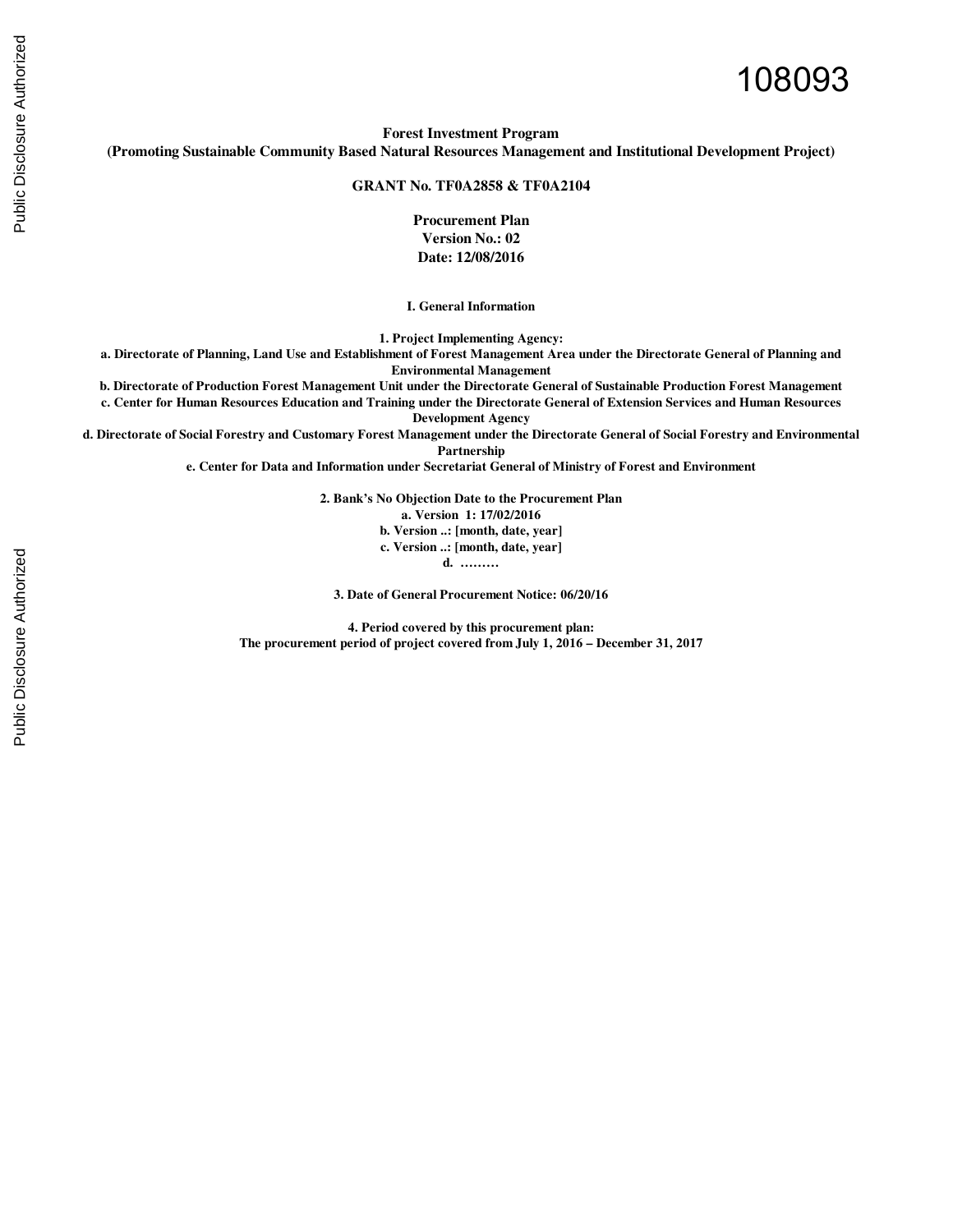## **II. Types of Contract, Bank's Review Requirements and Applied Methods**

## **a. Goods and Works and Non-Consulting Services.**

i. **Prior Review Threshold:** Procurement decisions subject to prior review by the Bank as stated in Appendix 1 to the Guidelines for Procurement:

| Ref.No.                     | <b>Procurement Method</b>                                        | <b>Procurement Method</b><br><b>Threshold</b>                                                                                               | <b>Bank's Prior Review Requirement</b>                                        |
|-----------------------------|------------------------------------------------------------------|---------------------------------------------------------------------------------------------------------------------------------------------|-------------------------------------------------------------------------------|
|                             | <b>International</b>                                             |                                                                                                                                             |                                                                               |
| 1                           | ICB (Goods/IT System)                                            | $\geq$ \$ 2,000,000                                                                                                                         | All ICB contracts                                                             |
| $\mathcal{D}_{\mathcal{L}}$ | ICB (Non-Consulting Services)                                    | $\geq$ \$10,000,000                                                                                                                         | All ICB contracts                                                             |
|                             | <b>National or Others</b>                                        |                                                                                                                                             |                                                                               |
| 3                           | NCB (Goods/IT System)                                            | $<$ \$ 2,000,000                                                                                                                            | 1 <sup>st</sup> NCB contract and then all NCB<br>contracts $\geq$ \$1,000,000 |
| $\overline{4}$              | NCB (Non-Consulting Services)                                    | $<$ \$10,000,000                                                                                                                            | 1 <sup>st</sup> NCB contract and then all NCB<br>contracts $\geq 1,000,000$   |
| 5                           | Shopping (Goods)                                                 | $<$ \$ 100,000                                                                                                                              | No prior review (only expost review)                                          |
| 6                           | Shopping (Works and Non-<br>Consulting Services)                 | $<$ \$ 200,000                                                                                                                              | No prior review (only expost review)                                          |
| $\overline{7}$              | Direct Contracting (Goods/IT)<br>System/Non-Consulting Services) | No procurement method<br>threshold. Subject to<br>justification for Direct<br>Contracting as per para. 3.6 of<br>the Procurement Guidelines | All Direct Contracting contracts $\geq$<br>\$10,000                           |

- ii. Prequalification: Not Applicable
- iii. Proposed Procedures for CDD Components (as per paragraph. 3.17 of the Procurement Guidelines): Reference will be made also to the relevant paragraph of applicable Project Operations Manual, which will be discussed and agreed with the Bank within three months after signing of the Grant Agreement.
- iv. Reference to (if any) Project Operational/Procurement Manual: Project Operations Manual for Promoting Sustainable Community Based Natural Resources Management and Institutional Development Project, FIP Grant, of [date is to be inserted].
- v. Any Other Special Procurement Arrangements: For procurement of commodities, such as fertilizer and seeds, these may be procured in accordance with procedures specified in paragraph 2.68 of Procurement Guidelines or other national competitive procedures acceptable for the Bank. Other alternative procurement arrangements may be discussed and agree with the Bank.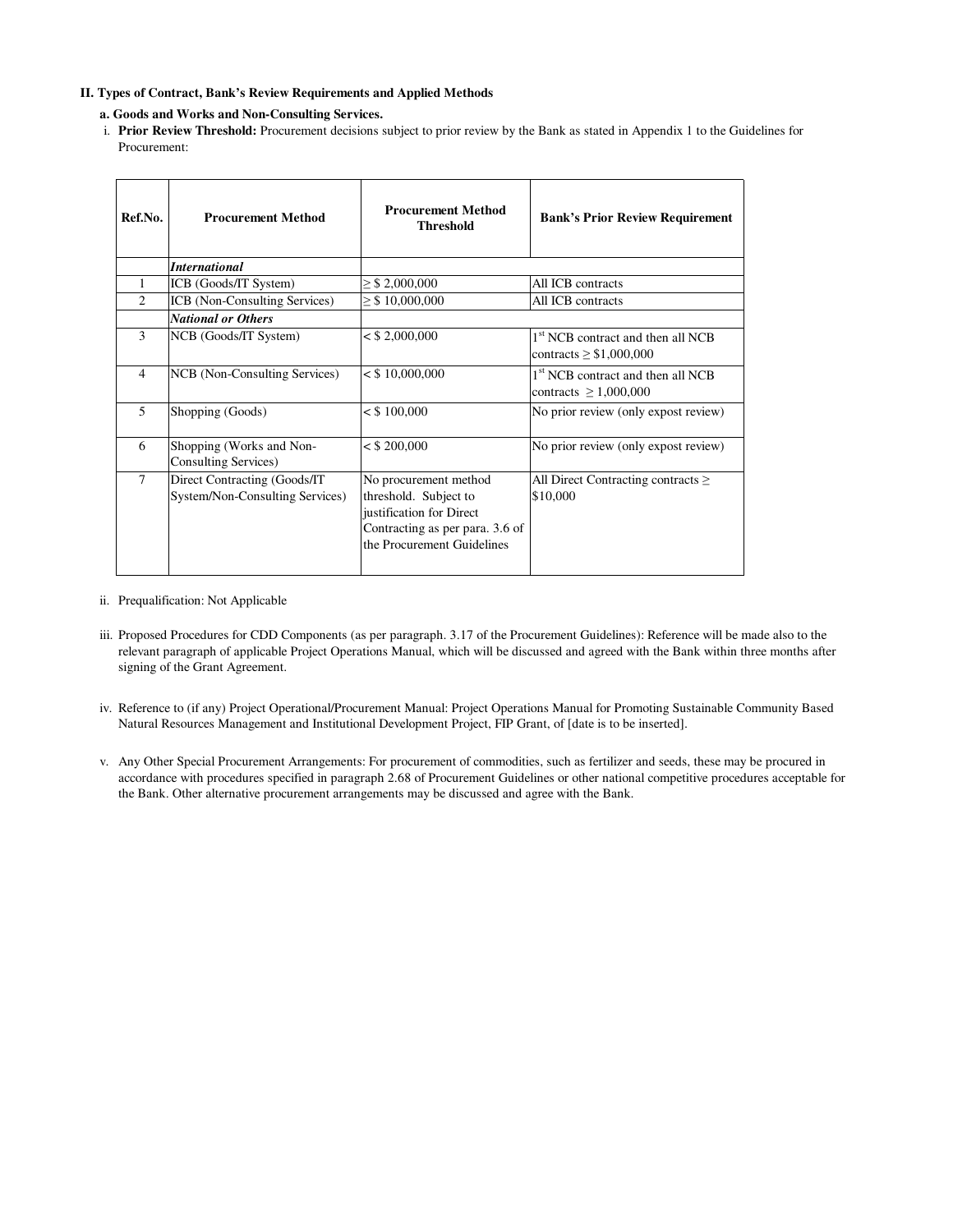#### **b. Selection of Consultants**

i. **Prior Review Threshold:** Selection decisions subject to prior review by Bank as stated in Appendix 1 to the Guidelines for Selection and Employment of Consultants:

| Ref. No.       | <b>Selection Method</b>                                                                               | <b>Selection Method Threshold</b>                                                                                | <b>Bank's Prior Review Requirement</b>                                                                                                                                                 |  |  |  |
|----------------|-------------------------------------------------------------------------------------------------------|------------------------------------------------------------------------------------------------------------------|----------------------------------------------------------------------------------------------------------------------------------------------------------------------------------------|--|--|--|
| 1              | QCBS (Firms)                                                                                          | $\geq$ \$ 300,000                                                                                                | All QCBS contracts                                                                                                                                                                     |  |  |  |
| $\overline{c}$ | CQS (Firms)                                                                                           | < \$300,000                                                                                                      | No prior review (only expost review).                                                                                                                                                  |  |  |  |
| 3              | Single Source Selection of Firms                                                                      | No selection method threshold.<br>Subject to justification for                                                   | All Single Source contracts with firms $\geq$<br>\$10,000                                                                                                                              |  |  |  |
|                |                                                                                                       | Consultant Guidelines.                                                                                           | Singe Source Selection of firms (Prior review of only the justification<br>as per para. 3.9 and 3.10 of the for Single Source Selection, draft TOR,<br>and draft negotiated contract). |  |  |  |
| $\overline{4}$ | Competitive Selection of Individual No threshold.<br>Consultants (comparison of at<br>least $3 CVs$ ) |                                                                                                                  | No prior review (only expost review)                                                                                                                                                   |  |  |  |
| 5              | Single Source Selection of<br>Individual Consultants                                                  | No Threshold.                                                                                                    | All single source contracts with<br>individuals $\geq$ \$ 10,000                                                                                                                       |  |  |  |
|                |                                                                                                       | Subject to justification for<br>single source of individuals as<br>per para. 5.4 of the Consultant<br>Guidelines | (Prior review of only the justification)<br>for Single Source Selection, draft TOR,<br>CV of the recommended candidate, and<br>draft negotiated contract)                              |  |  |  |

- ii. Short list comprising entirely of national consultants: Short list of consultants for services (firms), estimated to cost less than \$400,000 equivalent per contract, may comprise entirely of national consultants in accordance with the provisions of paragraph 2.7 of the Consultant Guidelines.
- iii. Any Other Special Selection Arrangements: For use of Nongovernmental Organizations (NGOs), the procedures specified in paragraph 3.16 of the Consultant Guidelines shall be applied. The other consultants may be hired through the Service Delivery Contractors procedures and/or contracted under the Indefinite Delivery Contract (IDCs) scheme as per paragraph 3.21 and 4.5 of the Consultant Guidelines, respectively. Other alternative procurement arrangements may be discussed and agree with the Bank.

For hiring of Government officials and civil servants of the Implementing Agencies, the provision under para 1.13 (d) of the Bank's Consultant Guidelines will be applied. Personnel contracted by the Implementing Agencies/SKPD/KPH to support project implementation also have to be treated as individual consultants. These staffs/individuals may be selected according to the GoI's selection procedures, as reviewed and found acceptable by the Bank. In case of conflict the Bank's Consultant Guidelines will take precedence. These positions should also be listed in the procurement plan and the specific selection procedure/regulation should also be referred under the column method of selection.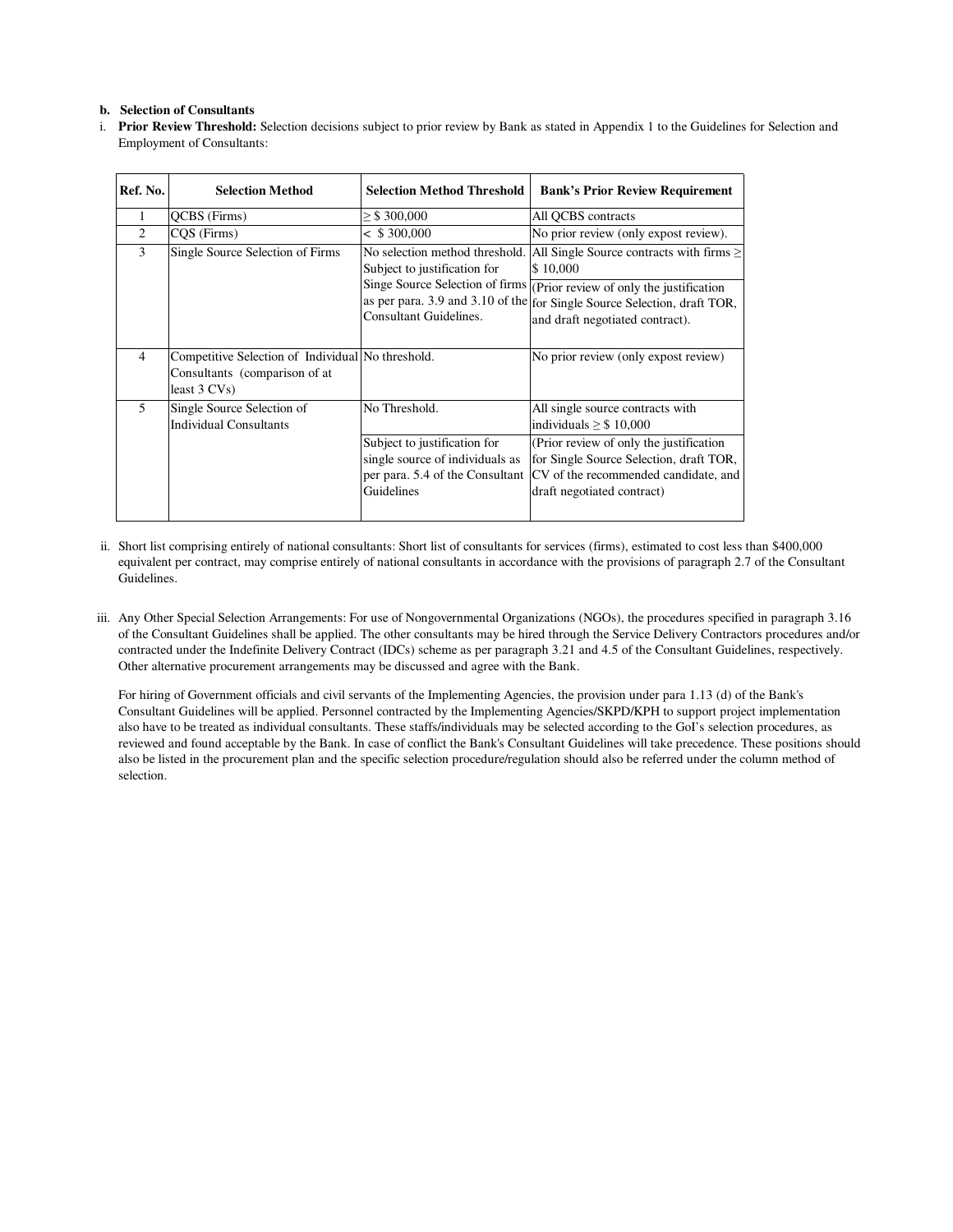## **iv. Summary and Schedule of Consultancy Assignments – Individual Consultant**

| <b>Forest Investment Program</b> |                                                             |                   |                                 |                              |                                                                                       |             |                      |                                         |                                       |         |  |
|----------------------------------|-------------------------------------------------------------|-------------------|---------------------------------|------------------------------|---------------------------------------------------------------------------------------|-------------|----------------------|-----------------------------------------|---------------------------------------|---------|--|
|                                  |                                                             | Estimated<br>Cost |                                 | Bank's Review<br>Requirement | Schedule of Selection and Contract Administration Procedures ( <i>mon,date,year</i> ) |             |                      |                                         |                                       | Remarks |  |
| Ref. No.                         | Contract (Description)                                      | (USD)             | <b>Selection Method</b>         | (Prior / Post)               | <b>REOI/TOR</b>                                                                       | Negotiation | Award of<br>Contract | Signing of<br>Contract/<br>Commencement | Expected<br>Completion of<br>Contract |         |  |
|                                  | C1.CSI.1 Legal Expert - Legislation/Regulatory Review - FY1 | 47,800            | Competitive/Comparison of 3 CVs | Post Review                  | 8-Feb-17                                                                              | 22-Feb-17   | $1-Mar-17$           | $1-Mar-17$                              | $30-Jun-17$                           |         |  |
|                                  | C1.CSI.2 Legal Expert - Legislation/Regulatory Review - FY2 | 29,200            | Competitive/Comparison of 3 CVs | <b>Post Review</b>           | 8-Feb-18                                                                              | 22-Feb-18   | $1-Mar-18$           | 1-Mar-18                                | $30$ -Jun-18                          |         |  |
|                                  | C1.CSI.3 Forest Specialist - FY 1                           | 71,000            | Competitive/Comparison of 3 CVs | Post Review                  | 8-Feb-17                                                                              | 22-Feb-17   | $1-Mar-17$           | 1-Mar-17                                | $30-Jun-17$                           |         |  |
|                                  | C1.CSI.4 Forest Specialist - FY 2                           | 47.000            | Competitive/Comparison of 3 CVs | <b>Post Review</b>           | $8$ -Feb- $18$                                                                        | 22-Feb-18   | $1-Mar-18$           | 1-Mar-18                                | $30$ -Jun-18                          |         |  |

|          | <b>B. For Contracts Procured by Pusdiklat &amp; Pusdatin under Component 2</b>                                      |                   |                                 |                              |                                                                                |             |                      |                                         |                                       |  |  |  |  |
|----------|---------------------------------------------------------------------------------------------------------------------|-------------------|---------------------------------|------------------------------|--------------------------------------------------------------------------------|-------------|----------------------|-----------------------------------------|---------------------------------------|--|--|--|--|
|          | Contract (Description)                                                                                              | Estimated<br>Cost |                                 | Bank's Review<br>Requirement | Schedule of Selection and Contract Administration Procedures (mon, date, year) | Remarks     |                      |                                         |                                       |  |  |  |  |
| Ref. No. |                                                                                                                     | (USD)             | Selection Method                | (Prior / Post)               | <b>REOLTOR</b>                                                                 | Negotiation | Award of<br>Contract | Signing of<br>Contract/<br>Commencement | Expected<br>Completion of<br>Contract |  |  |  |  |
|          | C <sub>2</sub> .C <sub>SI</sub> .1 E-module development Specialist                                                  | 5.000             | Competitive/Comparison of 3 CVs | Post Review                  | 8-Feb-17                                                                       | 22-Feb-17   | $1-Mar-17$           | $1-Mar-17$                              | $30-Apr-17$                           |  |  |  |  |
|          | C <sub>2</sub> C <sub>2</sub> C <sub>3</sub> Training needs assessment for KPHs and national/subnational government | 30.00             | Competitive/Comparison of 3 CVs | Post Review                  | 8-Feb-17                                                                       | 22-Feb-17   | $1-Mar-17$           | $1-Mar-17$                              | $1-Mar-19$                            |  |  |  |  |
|          | C <sub>2</sub> .C <sub>SI</sub> .3 Regional Knowledge Center Developer                                              | 9.000             | Competitive/Comparison of 3 CVs | Post Review                  | $1-Mar-18$                                                                     | $25-Mar-18$ | $1-Apr-18$           | $1-Apr-18$                              | $30$ -Jul-18                          |  |  |  |  |
|          | C <sub>2</sub> .C <sub>SI</sub> .4 Strategic Communication Specialist                                               | 9,000             | Competitive/Comparison of 3 CVs | Post Review                  | 1-Mar-18                                                                       | 25-Mar-18   | l-Apr-18             | $1-Apr-18$                              | $28-Sep-18$                           |  |  |  |  |

| D. For Contracts Procured by Dit. RPP under Component 4                  |                                         |                     |                 |                 |             |             |             |             |  |  |
|--------------------------------------------------------------------------|-----------------------------------------|---------------------|-----------------|-----------------|-------------|-------------|-------------|-------------|--|--|
| C4.CSI.1 Program Coordinator                                             | 143,000 Competitive/Comparison of 3 CVs | <b>Prior Review</b> | $10-Sep-16$     | $24-Sep-16$     | $1-Oct-16$  | $1-Oct-16$  | $30-Sep-19$ |             |  |  |
| C4.CSI.2 National Senior Technical and Policy Advisor                    | 122,000 Competitive/Comparison of 3 CVs | <b>Prior Review</b> | $1-Sep-16$      | $25-Sep-16$     | $2$ -Oct-16 | $2$ -Oct-16 | $1-Oct-19$  |             |  |  |
| C4.CSI.3 Sr. Financial Management Specialist                             | 54,000 Competitive/Comparison of 3 CVs  | <b>Prior Review</b> | $12$ -Sep-16    | $26-Sep-16$     | $3-Oct-16$  | $3-Oct-16$  | $2$ -Oct-19 |             |  |  |
| C4.CSI.4 Sr. Procurement Specialist                                      | 54,000 Competitive/Comparison of 3 CVs  | Prior Review        | $13-Sep-16$     | $27-Sep-16$     | $4$ -Oct-16 | $4$ -Oct-16 | $3-Oct-19$  |             |  |  |
| C4.CSI.5 Junior Procurement and Financial Management Specialist          | 36,000 Competitive/Comparison of 3 CVs  | Post Review         | $14-Sep-16$     | $28-Sep-16$     | $5$ -Oct-16 | $5$ -Oct-16 | $4-Oct-19$  |             |  |  |
| C4.CSI.6 Administrative Support Staff (1 of 3)                           | 15,000 Competitive/Comparison of 3 CVs  | Post Review         | $15$ -Sep- $16$ | $29-$ Sep $-16$ | $6$ -Oct-16 | $6$ -Oct-16 | $5-Oct-19$  |             |  |  |
| C4.CSI.7 Consultant for Project Implementation and Institutional Support | 476,000 Competitive/Comparison of 3 CVs | Post Review         | $16$ -Sep- $16$ | $30-Sep-16$     | $7-Oct-16$  | $7-Oct-16$  | $6$ -Oct-19 | 5 Contracts |  |  |
| C <sub>4</sub> .C <sub>SI.8</sub> Consultancy Services for MTR studies   | 15,000 Competitive/Comparison of 3 CVs  | Post Review         | 10-Jun-19       | $24$ -Jun-19    | $1-Jul-19$  | $1-Jul-19$  | $30-Aug-19$ |             |  |  |
| C4.CSI.9 Consultancy Services for ICR studies                            | 15,000 Competitive/Comparison of 3 CVs  | Post Review         | $10$ -Jun- $21$ | $24$ -Jun-21    | $1-Jul-21$  | $1-Jul-21$  | $30-Aug-21$ |             |  |  |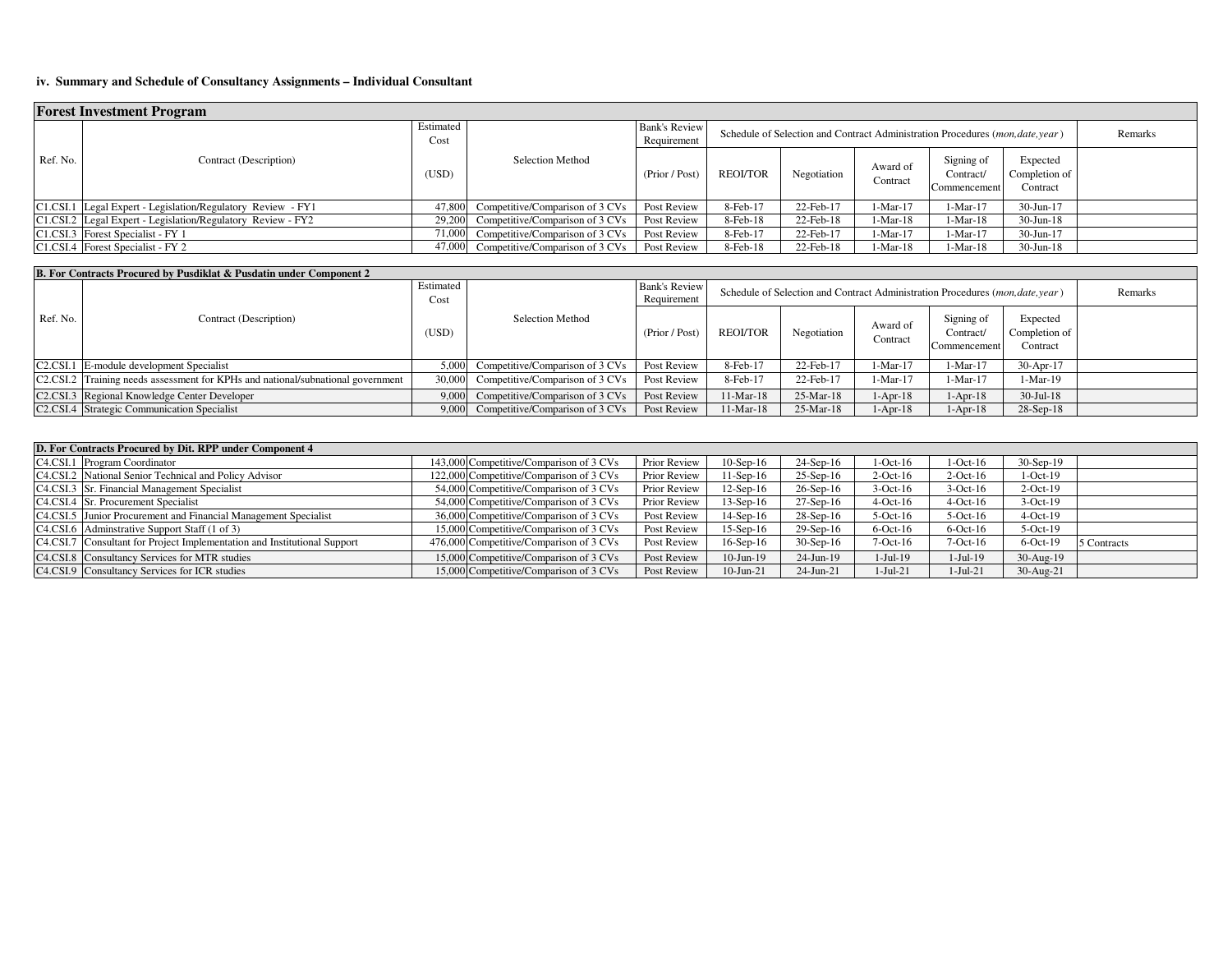## **iv. Summary and Schedule of Consultancy Assignments – Firm**

| A. For Contracts Procured by Pusdatin under Component 2 |                                    |                |                     |                                                                                               |                        |                           |                            |                         |               |         |  |
|---------------------------------------------------------|------------------------------------|----------------|---------------------|-----------------------------------------------------------------------------------------------|------------------------|---------------------------|----------------------------|-------------------------|---------------|---------|--|
| Forest                                                  |                                    | Estimated      |                     | <b>Bank's Review</b>                                                                          |                        |                           |                            |                         |               |         |  |
| Investm                                                 |                                    |                |                     | Schedule of Selection and Contract Administration Procedures (mon, date, year)<br>Requirement |                        |                           |                            |                         |               |         |  |
| ent                                                     | Contract (Description)             |                | Selection<br>Method |                                                                                               | <b>Issuance of RFP</b> | Completion of<br>Technica | Award of<br>Contract/Draft | Signing of<br>Contract/ | Expected      | Remarks |  |
| Progra                                                  |                                    | (USD)          |                     | (Prior / Post)                                                                                | to Shortlisted         | Evaluation                | Contract                   | Commencemen             | Completion of |         |  |
| m                                                       |                                    |                |                     |                                                                                               | Consultant             | Report                    | Prepared                   |                         | Contract      |         |  |
| C2.CF1                                                  | <b>KMIS Development Consultant</b> | 1,140,000 OCBS |                     | Prior Review                                                                                  | 29-Jan-17              | 19-Mar-17                 | $9-Apr-17$                 | $1-Mav-17$              | 30-Apr-19     |         |  |
|                                                         |                                    |                |                     |                                                                                               |                        |                           |                            |                         |               |         |  |

|          | B. For Contracts Procured by Dit. KPHP, Dit. BUPSHA, & Dit. RPP under Component 3                            |                   |                                            |                                     |                                                                                |                                                    |                                                    |                                        |                                       |                                                         |
|----------|--------------------------------------------------------------------------------------------------------------|-------------------|--------------------------------------------|-------------------------------------|--------------------------------------------------------------------------------|----------------------------------------------------|----------------------------------------------------|----------------------------------------|---------------------------------------|---------------------------------------------------------|
|          |                                                                                                              | Estimated<br>Cost |                                            | <b>Bank's Review</b><br>Requirement | Schedule of Selection and Contract Administration Procedures (mon, date, year) |                                                    |                                                    |                                        |                                       |                                                         |
| Ref. No. | Contract (Description)                                                                                       | (USD)             | Selection<br>Method                        | (Prior / Post)                      | Issuance of RFP<br>to Shortlisted<br>Consultant                                | Completion of<br>Technical<br>Evaluation<br>Report | Award of<br>Contract/Draft<br>Contract<br>Prepared | Signing of<br>Contract/<br>Commencemen | Expected<br>Completion of<br>Contract | Remarks                                                 |
| C3.CF1   | TA Advance Operational KPH (5Y - 10 KPH) - up to 10 Firms - Under Sub-Component 3.1                          | 380,000           | Service<br>Delivery<br>Contractors<br>/IDC | Prior Review                        | $1-Nov-16$                                                                     | $20$ -Dec-16                                       | $10$ -Jan- $17$                                    | 1-Feb-17                               | $1-Aug-21$                            | Single Package<br>(NGO/University<br>may be considered) |
| C3.CF3A  | Consultancy Service for Subnational Supporting Unit Operationalization - FY 1-5 KPH1                         | 500,000 QCBS      |                                            | <b>Prior Review</b>                 | 29-Nov-16                                                                      | $17-Jan-17$                                        | $7-Mar-17$                                         | 15-Mar-17                              | 14-Mar-21                             |                                                         |
| C3.CF3B  | Consultancy Service for Subnational Supporting Unit Operationalization - FY 1-5 KPH2                         | 500,000 QCBS      |                                            | Post Review                         | 29-Nov-16                                                                      | $17$ -Jan- $17$                                    | $7-Mar-17$                                         | 15-Mar-17                              | 14-Mar-21                             |                                                         |
| C3.CF3C  | Consultancy Service for Subnational Supporting Unit Operationalization - FY 2-5 KPH3                         | 430,000 QCBS      |                                            | Post Review                         | 29-Nov-17                                                                      | $17$ -Jan- $18$                                    | 7-Mar-18                                           | 15-Mar-18                              | 14-Mar-21                             |                                                         |
| C3.CF3D  | Consultancy Service for Subnational Supporting Unit Operationalization - FY 2-5 KPH4                         | 430,000 QCBS      |                                            | Post Review                         | 30-Nov-17                                                                      | $18$ -Jan- $18$                                    | 8-Mar-18                                           | 16-Mar-18                              | 15-Mar-21                             |                                                         |
| C3.CF3E  | Consultancy Service for Subnational Supporting Unit Operationalization - FY 2-5 KPH5                         | 430,000 QCBS      |                                            | Post Review                         | 1-Dec-17                                                                       | $19$ -Jan- $18$                                    | 9-Mar-18                                           | $17-Mar-18$                            | 16-Mar-21                             |                                                         |
| C3.CF3F  | Consultancy Service for Subnational Supporting Unit Operationalization - FY 2-5 KPH6                         | 430,000 QCBS      |                                            | Post Review                         | $2$ -Dec-17                                                                    | $20$ -Jan-18                                       | $10-Mar-18$                                        | $18-Mar-18$                            | $17-Mar-21$                           |                                                         |
| C3.CF3   | Consultancy Service for Supporting Operationalization of Environmental and Social<br>Mangement Framework FY1 | 300,000           | QCBS                                       | Post Review                         | $1-Jul-16$                                                                     | $19$ -Aug- $16$                                    | $7-Oct-16$                                         | $15$ -Oct- $16$                        | 14-Oct-17                             |                                                         |
| C3.CF4   | Consultancy Service for Supporting Operationalization of Environmental and Social<br>Mangement Framework FY2 | 600,000           | <b>QCBS</b>                                | Prior Review                        | $1-May-17$                                                                     | 19-Jun-17                                          | 7-Aug-17                                           | 15-Aug-17                              | $14$ -Aug- $18$                       |                                                         |

|                                 | B. For Contracts Procured by Dit. RPP under Component 4 |                   |                                                                                                                       |                |                                                        |                                                    |                                                    |                                        |                                       |         |
|---------------------------------|---------------------------------------------------------|-------------------|-----------------------------------------------------------------------------------------------------------------------|----------------|--------------------------------------------------------|----------------------------------------------------|----------------------------------------------------|----------------------------------------|---------------------------------------|---------|
|                                 |                                                         | Estimated<br>Cost | <b>Bank's Review</b><br>Schedule of Selection and Contract Administration Procedures (mon, date, year)<br>Requirement |                |                                                        |                                                    |                                                    |                                        |                                       |         |
| Ref. No.                        | Contract (Description)                                  | (USD)             | Selection<br>Method                                                                                                   | (Prior / Post) | <b>Issuance of RFP</b><br>to Shortlisted<br>Consultant | Completion of<br>Technical<br>Evaluation<br>Report | Award of<br>Contract/Draft<br>Contract<br>Prepared | Signing of<br>Contract/<br>Commencemen | Expected<br>Completion of<br>Contract | Remarks |
| C <sub>4</sub> .CF <sub>1</sub> | Consultancy Service for National PMU                    | 1,640,000 OCBS    |                                                                                                                       | Prior Review   | $31-Aug-16$                                            | $19-Oct-16$                                        | $7-Dec-16$                                         | $15$ -Dec-16                           | 14-Dec-21                             |         |
| C <sub>4</sub> .CF <sub>2</sub> | Consultancy Service for M&E and MIS Development         | 470,000 OCBS      |                                                                                                                       | Prior Review   | 31-Mar-17                                              | 19-May-17                                          | 7-Jul-17                                           | 15-Jul-17                              | 29-Dec-21                             |         |
|                                 |                                                         |                   |                                                                                                                       |                |                                                        |                                                    |                                                    |                                        |                                       |         |
|                                 |                                                         |                   |                                                                                                                       |                |                                                        |                                                    |                                                    |                                        |                                       |         |